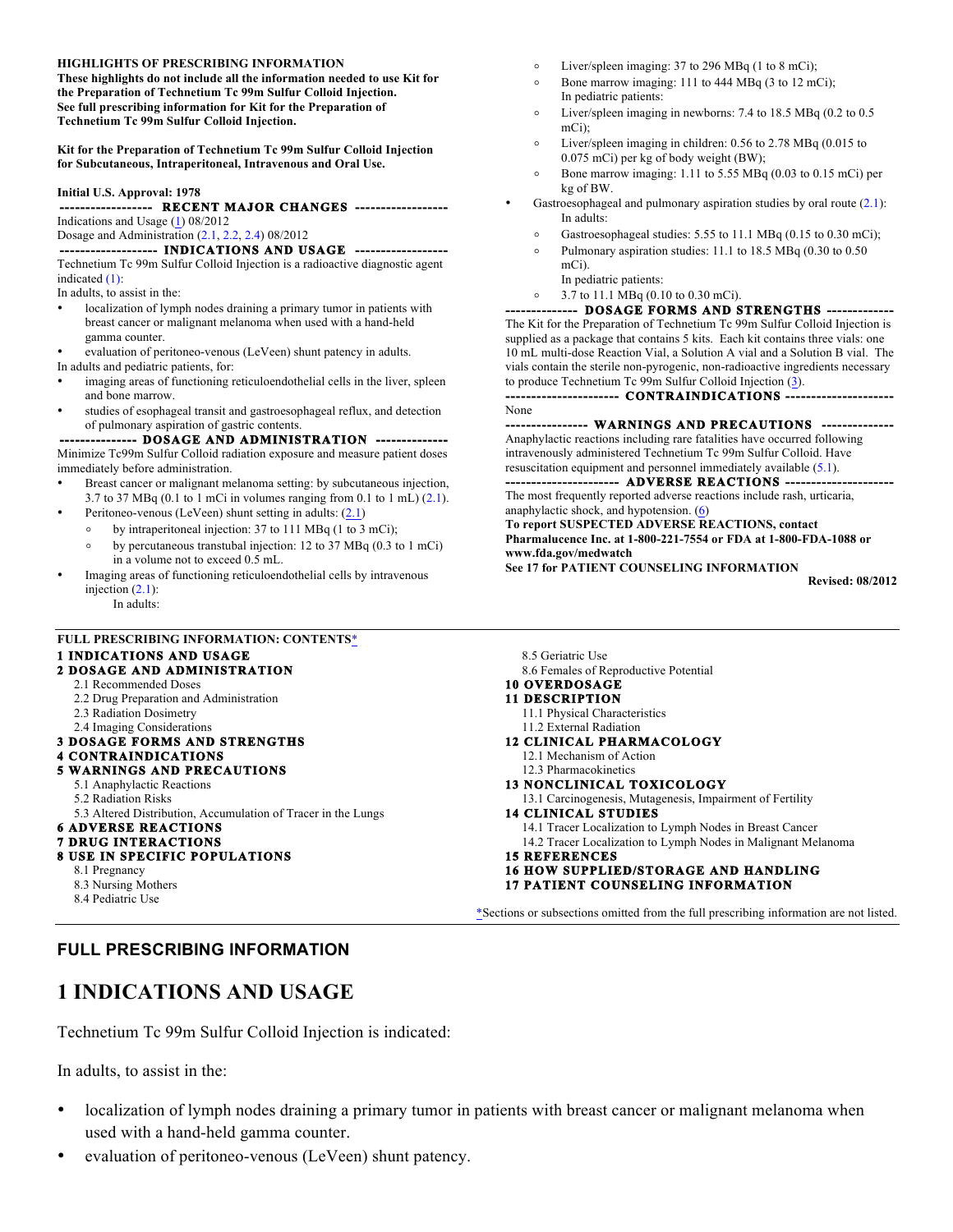In adults and pediatric patients, for imaging:

- areas of functioning reticuloendothelial cells in the liver, spleen and bone marrow.
- studies of esophageal transit and, gastroesophageal reflux, and detection of pulmonary aspiration of gastric contents.

# **2 DOSAGE AND ADMINISTRATION**

Technetium Tc 99m Sulfur Colloid Injection emits radiation. Use procedures to minimize radiation exposure. Measure patient dose by a suitable radioactivity calibration system immediately before administration.

## **2.1 Recommended Doses**

- Breast cancer or malignant melanoma setting in adults: 3.7 to 37 MBq (0.1 to 1 mCi) in volumes ranging from 0.1 to 1 mL by subcutaneous injection.
- Peritoneo-venous (LeVeen) shunt setting in adults: 37 to 111 MBq (1 to 3 mCi) by intraperitoneal injection, or 12 to 37 MBq (0.3 to 1 mCi) in a volume not to exceed 0.5 mL by percutaneous transtubal (efferent limb) injection. Patient repositioning or other measures may be used to help assure uniform mixing of the radiopharmaceutical with peritoneal fluid.
- Imaging areas of functioning reticuloendothelial cells:

In adults:

- ∘ liver/spleen imaging: 37 to 296 MBq (1 to 8 mCi) by intravenous injection;
- ∘ bone marrow imaging: 111 to 444 MBq (3 to 12 mCi) by intravenous injection.

In pediatric patients:

- ∘ liver/spleen imaging in children: 0.56 to 2.78 MBq (0.015 to 0.075 mCi) per kg of body weight (BW) by intravenous injection;
- ∘ liver/spleen imaging in newborns: 7.4 to 18.5 MBq (0.20 to 0.50 mCi) by intravenous injection;
- ∘ bone marrow imaging: 1.11 to 5.55 MBq (0.03 to 0.15 mCi) per kg of BW by intravenous injection.
- Gastroesophageal and pulmonary aspiration imaging studies:

In adults:

- ∘ gastroesophageal studies: 5.55 to 11.1 MBq (0.15 to 0.30 mCi) by oral administration;
- ∘ pulmonary aspiration studies: 11.1 to 18.5 MBq (0.30 to 0.50 mCi) by oral administration.

In pediatric patients:

∘ gastroesophageal and pulmonary aspiration studies: 3.7 to 11.1 MBq (0.10 to 0.30 mCi) by oral or nasogastric tube administration. For oral administration, combine the radiopharmaceutical with a milk feeding. For nasogastric tube administration, administer the radiopharmaceutical into the stomach then instill a normal volume of dextrose or milk feeding.

## **2.2 Drug Preparation and Administration**

- The contents of the two Solution vials, the Solution A vial containing the appropriate acidic solution and the Solution B vial containing the appropriate buffer solution, are intended only for use in the preparation of the Technetium Tc 99m Sulfur Colloid Injection and are not to be directly administered to the patient.
- Do not use Sodium Pertechnetate Tc 99m containing oxidants to reconstitute this kit.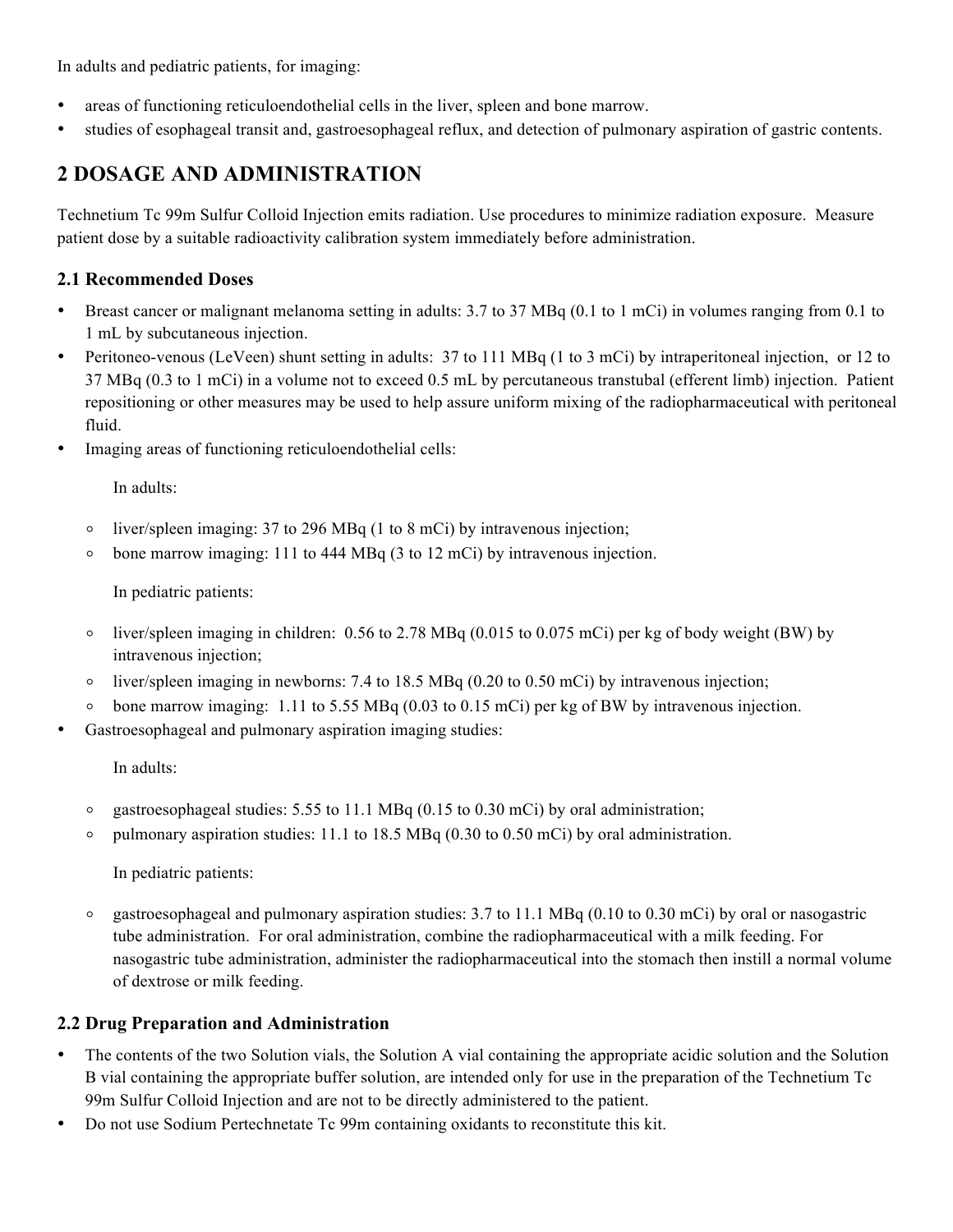- The contents of the kit are not radioactive. However, after the Sodium Pertechnetate Tc 99m is added, maintain adequate shielding of the final preparation. Wear waterproof gloves during the preparation procedure.
- Do not use Sodium Pertechnetate Tc 99m containing more than 10 micrograms per mL of aluminum ion because a flocculent precipitate may occur and such a precipitate may localize in the lung.
- The contents of the kit are sterile and non-pyrogenic. This preparation contains no bacteriostatic preservative. Follow the directions carefully and adhere strictly to aseptic procedures during preparation.

Prepare Technetium Tc 99m Sulfur Colloid Injection by the following aseptic procedure:

- 1. Remove the dark brown plastic cap from the Sulfur Colloid multi-dose Reaction Vial and swab the top of the vial closure with alcohol to sterilize the surface. Complete the radiation label and affix to the vial. Place the vial in an appropriate lead-capped radiation shield labeled and identified.
- 2. With a sterile shielded syringe, aseptically obtain 1 to 3 mL of a suitable, oxidant-free sterile and non-pyrogenic Sodium Pertechnetate Tc 99m, each milliliter containing a maximum activity of 18,500 MBq (500 mCi).
- 3. Aseptically add the Sodium Pertechnetate Tc 99m to the vial.
- 4. Place a lead cover on the vial shield and dissolve the reagent by gentle swirling.
- 5. Just before use, remove the red cap from the Solution A vial and swab the top of the vial closure with alcohol to sterilize the surface. Using a sterile needle and syringe, aseptically withdraw 1.5 mL Solution A from the vial. Aseptically Inject 1.5mL Solution A into the multi-dose Reaction Vial and swirl again.
- 6. Transfer the multi-dose Reaction Vial from vial shield and place in a vigorously boiling water bath (water bath should be shielded with 1/8" to 1/4" lead) deep enough to cover the entire liquid contents of the vial. Keep the vial in the water bath for five minutes.
- 7. Remove the multi-dose Reaction Vial from the water bath and place in the lead shield and allow to cool for three minutes. Swab the vial closure again with an antiseptic.
- 8. Just before use, remove the blue cap from the Solution B vial and swab the top of the vial closure with alcohol to sterilize the surface. Using a sterile needle and syringe, aseptically withdraw 1.5 mL Solution B from the vial. Aseptically Inject 1.5 mL Solution B into the multi-dose Reaction Vial and swirl again.
- 9. Record time and date of preparation.
- 10. Allow the preparation to cool to body temperature before use. Maintain adequate shielding of the radioactive colloid preparation at all times.
- 11. Where appropriate, dilute the preparation with sterile Sodium Chloride Injection to bring the dosage to within the recommended range.
- 12. Mix the multi-dose Reaction Vial and aseptically withdraw material with a sterile shielded syringe for use within 6 hours of preparation. For optimum results this time should be minimized. The vial contains no bacteriostatic preservative. Store the reconstituted vial at 20 to 25°C (68 to77°F). Discard vial 6 hours after reconstitution.
- 13. Carefully agitate the shielded syringe immediately prior to administration of sulfur colloid to avoid particles aggregation and non-uniform distribution of radioactivity.

Measure the patient dose by a suitable radioactivity calibration system immediately before administration. Check radiochemical purity before patient administration.

Inspect Technetium Tc 99m Sulfur Colloid Injection visually for particulate matter and discoloration before administration, whenever solution and container permit. Do not administer the drug if it contains particulate matter or discoloration; dispose of these unacceptable or unused preparations in a safe manner, in compliance with applicable regulations.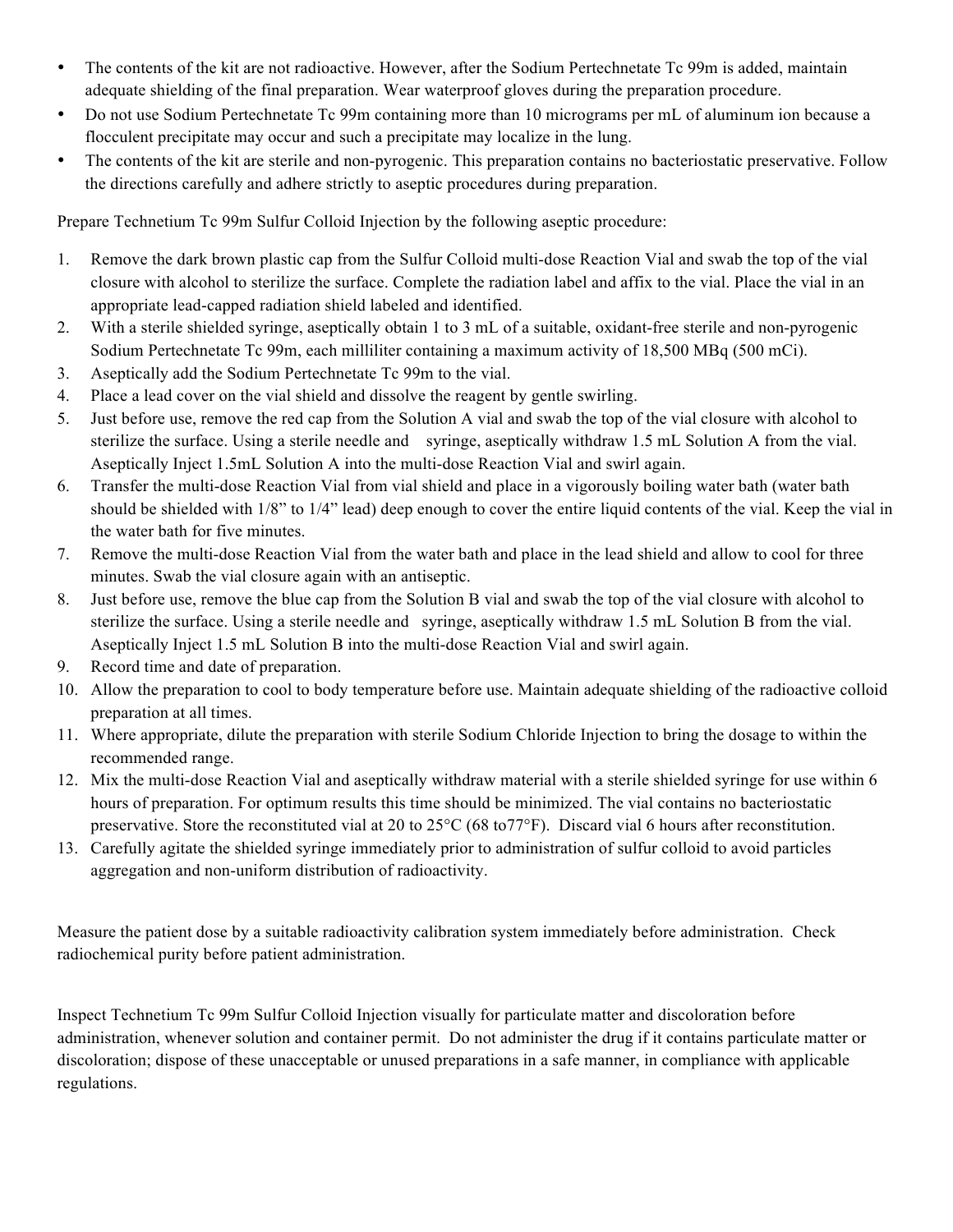### **2.3 Radiation Dosimetry**

• **Subcutaneous injection to assist in lymph node localization**

### **Table 1. Estimated Adult Absorbed Radiation Doses from Subcutaneous Administration of Technetium Tc 99m Sulfur Colloid Injection (mSv/MBq and rem/mCi)1**

| Target Organ       | mSv/MBq | rem/mCi |
|--------------------|---------|---------|
| Injection Site     | 9.51    | 35.2    |
| Lymph Nodes        | 0.951   | 3.52    |
| Liver              | 0.0028  | 0.0104  |
| Spleen             | 0.0017  | 0.00629 |
| <b>Bone Marrow</b> | 0.0019  | 0.00703 |
| Testes             | 0.0009  | 0.0033  |
| Ovaries            | 0.00018 | 0.00066 |
| <b>Total Body</b>  | 0.004   | 0.0148  |

<sup>1</sup>Bergqvist L, Strand S-E, Persson B, et al. Dosimetry in Lymphoscintigraphy of Tc 99m Antimony Sulfide Colloid,

J Nucl Med, 23: 698-705, 1982.

#### • **Intravenous Injection**

#### Adult Radiation Doses

### **Table 2. Estimated Adult Absorbed Radiation Doses from Technetium Tc 99m Sulfur Colloid Injection Administration (mSv/MBq and rem/mCi)2**

|         |         |              | Diffuse Parenchymal Disease |                       |         |                          |
|---------|---------|--------------|-----------------------------|-----------------------|---------|--------------------------|
| Target  |         | Normal Liver |                             | Early to Intermediate |         | Intermediate to Advanced |
| Organ   | mSv/MBq | rem/mCi      | mSv/MBq                     | rem/mCi               | mSv/MBq | rem/mCi                  |
| Liver   | 0.091   | 0.338        | 0.058                       | 0.213                 | 0.044   | 0.163                    |
| Spleen  | 0.058   | 0.213        | 0.074                       | 0.275                 | 0.115   | 0.425                    |
| Bone    | 0.008   | 0.028        | 0.012                       | 0.045                 | 0.021   | 0.079                    |
| Marrow  |         |              |                             |                       |         |                          |
| Testes  | 0.0003  | 0.001        | 0.0005                      | 0.002                 | 0.0008  | 0.003                    |
| Ovaries | 0.0016  | 0.006        | 0.0022                      | 0.008                 | 0.0032  | 0.012                    |
| Total   | 0.005   | 0.019        | 0.005                       | 0.019                 | 0.005   | 0.018                    |
| Body    |         |              |                             |                       |         |                          |

<sup>2</sup>Modified from Summary of Current Radiation Dose Estimates to Humans with Various Liver Conditions from 99m Tc-Sulfur Colloid, MIRD Dose Estimate Report No 3, J Nucl Med 16: 108A - 108B, 197

#### Pediatric Radiation Doses

### **Table 3A. Estimated Pediatric Absorbed Radiation Doses from Technetium Tc 99m Sulfur Colloid Injection Administration of 1 MBq and 1 mCi for Liver/Spleen and Bone Marrow Imaging (in mSv/MBq and rem/mCi)3**

| Age<br>Body Weight |         | Newborn<br>$3.5 \text{ kg}$ | year<br>$k$ g<br>12.1 | 5 years<br>$20.3$ kg | 10 years<br>$33.5$ kg | 15 years<br>$55$ kg |
|--------------------|---------|-----------------------------|-----------------------|----------------------|-----------------------|---------------------|
| Absorbed Dose      |         |                             |                       |                      |                       |                     |
| Target Organ       |         |                             |                       |                      |                       |                     |
| Liver              | mSv/MBq | 0.86                        | 0.38                  | 0.22                 | 0.18                  | 0.13                |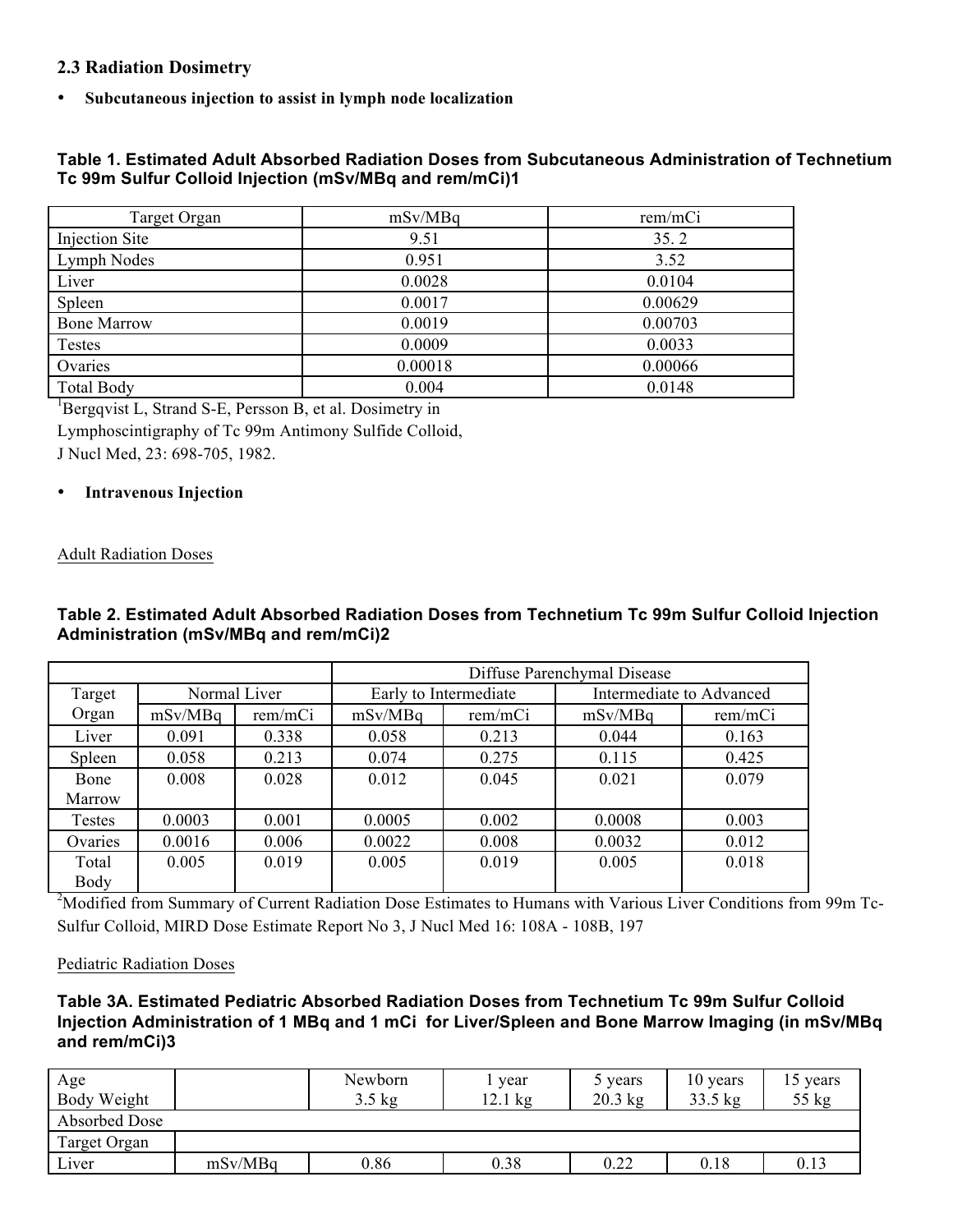|                   | rem/mCi | 3.2   | 1.4   | 0.82   | 0.67   | 0.49   |
|-------------------|---------|-------|-------|--------|--------|--------|
| Spleen            | mSv/MBq | 0.76  | 0.32  | 0.18   | 0.13   | 0.09   |
|                   | rem/mCi | 2.8   | 1.2   | 0.65   | 0.49   | 0.33   |
| <b>Red Marrow</b> | mSv/MBq | 0.16  | 0.05  | 0.03   | 0.022  | 0.01   |
|                   | rem/mCi | 0.58  | 0.18  | 0.11   | 0.081  | 0.036  |
| Ovaries           | mSv/MBq | 0.04  | 0.02  | 0.0103 | 0.0043 | 0.0022 |
|                   | rem/mCi | 0.14  | 0.064 | 0.038  | 0.016  | 0.008  |
| Testes            | mSv/MBq | 0.011 | 0.006 | 0.004  | 0.004  | 0.001  |
|                   | rem/mCi | 0.04  | 0.021 | 0.013  | 0.014  | 0.002  |
| <b>Total Body</b> | mSv/MBq | 0.032 | 0.026 | 0.018  | 0.012  | 0.006  |
|                   | rem/mCi | 0.12  | 0.096 | 0.066  | 0.043  | 0.022  |

<sup>3</sup> from Age-dependent "S" values of Henrichs et al, Berlin 1982, except for the 1-year old.

The 1-year old "S" values were taken from phantom work of the Metabolism and Dosimetry Group at ORNL

## **Table 3B. Estimated Pediatric Maximum Absorbed Radiation Doses from Administration of the Maximum Recommended Dose for Technetium Tc 99m Sulfur Colloid Injection (mSv and rem) <sup>3</sup>**

| Age<br>Body Weight                                                             |     | Newborn<br>$3.5$ kg |       | 1 year<br>$12.1 \text{ kg}$ |       |       | 5 years<br>$20.3$ kg |       | 10 years<br>$33.5$ kg |       | 15 years<br>55 kg |
|--------------------------------------------------------------------------------|-----|---------------------|-------|-----------------------------|-------|-------|----------------------|-------|-----------------------|-------|-------------------|
| Maximum                                                                        |     | $a^*$               | $h^*$ | $a^*$                       | $b^*$ | $a^*$ | $b^*$                | $a^*$ | $b^*$                 | $a^*$ | $b^*$             |
| Recommended                                                                    |     |                     |       |                             |       |       |                      |       |                       |       |                   |
| Dose:                                                                          |     |                     |       |                             |       |       |                      |       |                       |       |                   |
| MBq                                                                            |     | 18.5                | 22.2  | 33.3                        | 67.3  | 55.5  | 114.7                | 92.5  | 186.1                 | 151.7 | 307.1             |
| mCi                                                                            |     | 0.5                 | 0.6   | 0.9                         | 1.82  | 1.5   | 3.1                  | 2.5   | 5.03                  | 4.1   | 8.3               |
| Maximum Absorbed Dose from Maximum Recommended Dose Administered (mSv and rem) |     |                     |       |                             |       |       |                      |       |                       |       |                   |
| Target Organ                                                                   |     |                     |       |                             |       |       |                      |       |                       |       |                   |
| Liver                                                                          | mSv | 16                  | 19.2  | 12.6                        | 25.46 | 12.3  | 25.42                | 16.7  | 33.6                  | 20.1  | 40.69             |
|                                                                                | rem | 1.6                 | 1.92  | 1.26                        | 2.55  | 1.23  | 2.54                 | 1.67  | 3.36                  | 2.01  | 4.07              |
| Spleen                                                                         | mSv | 14                  | 16.8  | 10.8                        | 21.83 | 9.75  | 20.15                | 12.2  | 24.55                 | 13.5  | 27.33             |
|                                                                                | rem | 1.4                 | 1.68  | 1.08                        | 2.18  | 0.98  | 2.02                 | 1.22  | 2.45                  | 1.35  | 2.73              |
| <b>Red Marrow</b>                                                              | mSv | 2.9                 | 3.48  | 1.62                        | 3.27  | 1.65  | 3.41                 | 2.03  | 4.08                  | 1.48  | 3                 |
|                                                                                | rem | 0.29                | 0.35  | 0.16                        | 0.33  | 0.17  | 0.34                 | 0.2   | 0.41                  | 0.15  | 0.3               |
| Ovaries                                                                        | mSv | 0.7                 | 0.84  | 0.58                        | 1.17  | 0.57  | 1.18                 | 0.4   | 0.8                   | 0.34  | 0.69              |
|                                                                                | rem | 0.07                | 0.084 | 0.058                       | 0.117 | 0.057 | 0.118                | 0.04  | 0.08                  | 0.034 | 0.069             |
| Testes                                                                         | mSv | 0.2                 | 0.24  | 0.19                        | 0.38  | 0.2   | 0.41                 | 0.35  | 0.7                   | 0.09  | 0.18              |
|                                                                                | rem | 0.02                | 0.024 | 0.019                       | 0.038 | 0.02  | 0.041                | 0.035 | 0.07                  | 0.009 | 0.018             |
| <b>Total Body</b>                                                              | mSv | 0.6                 | 0.72  | 0.86                        | 1.74  | 0.99  | 2.05                 | 1.07  | 2.15                  | 0.9   | 1.82              |
|                                                                                | rem | 0.06                | 0.072 | 0.086                       | 0.174 | 0.099 | 0.205                | 0.107 | 0.215                 | 0.09  | 0.182             |

\*a liver/spleen imaging

\*b bone marrow imaging

<sup>3</sup> from Age-dependent "S" values of Henrichs et al., Berlin 1982, except for the 1-year old. The 1-year old "S" values were taken from phantom work of the Metabolism and Dosimetry Group at ORNL

### • **Oral Administration**

### **Table 4. Adult Radiation Absorbed Dose from Oral Administration of 1mCi of Technetium Tc99m Sulfur Colloid Injection (mSv/MBq and rem/mCi)**

| Target Organ    | <b>Assumed Residence</b><br>Time (hr.) | mSv/MBq  | rem/mCi |
|-----------------|----------------------------------------|----------|---------|
| Stomach Wall    | ن. ۱                                   | 0.038    | J 14    |
| Small Intestine |                                        | $0.07\,$ | , 26    |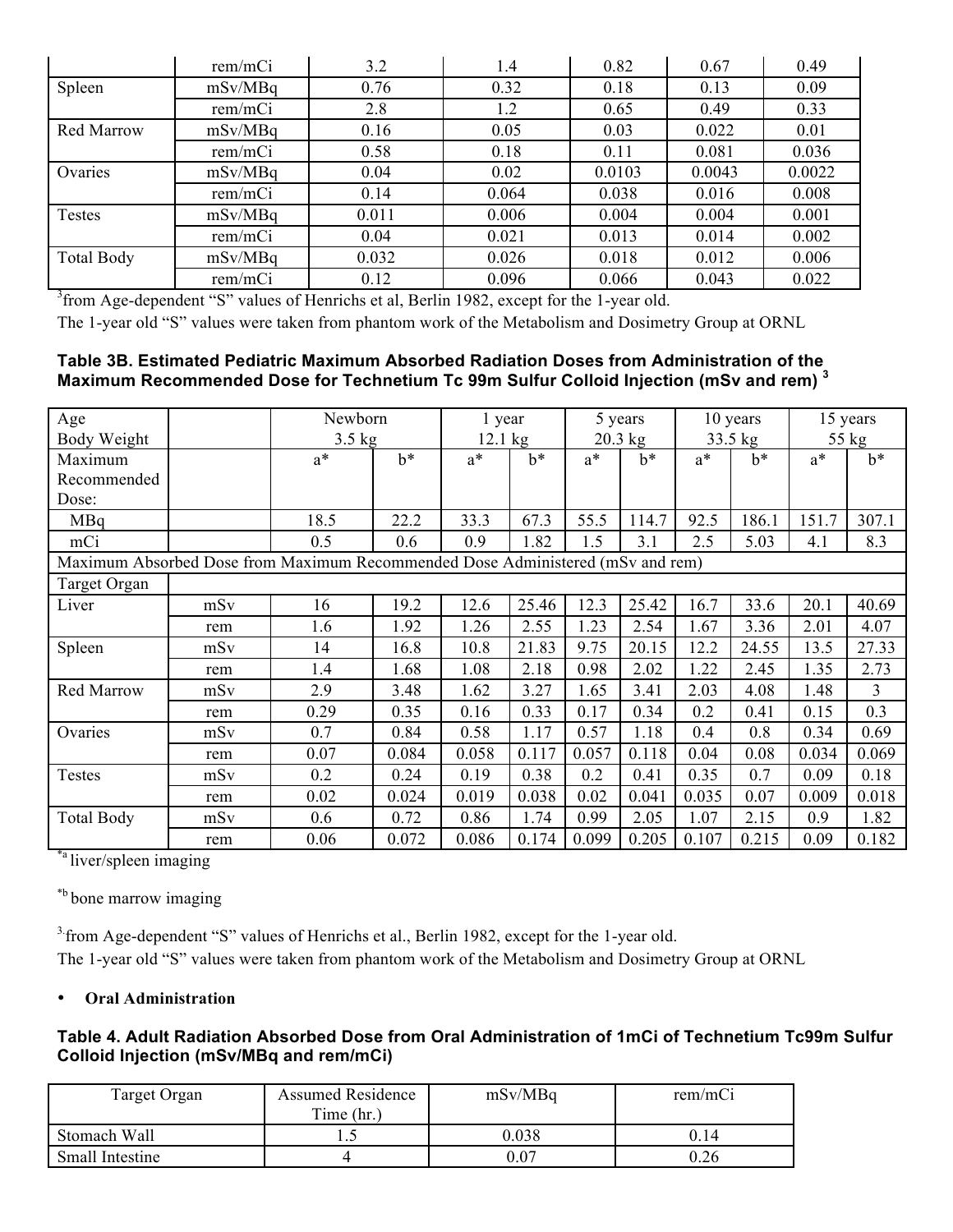| Upper Large Intestine Wall |    | 0.13  | 0.48  |
|----------------------------|----|-------|-------|
| Upper Large Intestine Wall | 24 | 0.089 | 0.33  |
| Ovaries                    | -  | 0.026 | 0.096 |
| Testes                     |    | 0.001 | 0.005 |
| <b>Total Body</b>          | -  | 0.005 | 0.018 |

### • **Intraperitoneal Injection**

### **Table 5. Adult Absorbed Radiation Dose from Intraperitoneal Injection of 3 mCi of Technetium Tc 99m Sulfur Colloid (mSv/MBq and rem/mCi)**

| Target Organ             | Shunt Open           | <b>Shunt Closed</b> |         |         |
|--------------------------|----------------------|---------------------|---------|---------|
|                          | mSv/MBq              | rem/mCi             | mSv/MBq | rem/mCi |
| Liver                    | 0.092                | 0.34                | 0.015   | 0.056   |
| Ovaries and Testes       | $0.0003$ to $0.0016$ | $0.0012$ to $0.006$ | 0.015   | 0.056   |
| Organs in the Peritoneal | -                    |                     | 0.015   | 0.056   |
| Cavity                   |                      |                     |         |         |
| <b>Total Body</b>        | 0.0049               | 0.0180              | 0.005   | 0.019   |

**Assumptions**: Calculations for the absorbed radiation dose are based upon an effective half-time of 3 hours for the open shunt and 6.02 hours for the closed shunt and an even distribution of the radiopharmaceutical in the peritoneal cavity with no biological clearance.

#### • **Other Exposure Estimates**

### **Table 6. Radiation Doses to Hospital Personnel (µSv/MBq and mrem/mCi)**

| Technician            | Preparation of Drug* |          | Administered Drug |          |
|-----------------------|----------------------|----------|-------------------|----------|
| Target                | uSv/MBa              | mrem/mCi | uSv/MBa           | mrem/mCi |
| <b>Extremity Dose</b> | 0.016                | 0.0575   | 0.07              | 0.25     |
| Whole Body Dose       | 0.0007               | 0.0025   | 0.003             | 0.0125   |

\*Using shielded vial and syringe

## **2.4 Imaging Considerations**

Breast cancer or malignant melanoma setting in adults:

- In clinical studies, patients received injection of Technetium Tc 99m Sulfur Colloid Injection and a concomitant blue dye tracer in order to enhance the ability to detect lymph nodes. Visual inspection was performed to identify the bluelabeled nodes and a hand held gamma counter was used to identify nodes concentrating the radiopharmaceutical. Multiple methods were used to detect the concentrated radioactivity within lymph nodes. For example, investigators used thresholds of background radioactivity to localize nodes containing a minimum of radioactive counts 3 times higher than the background or containing at least 10 fold higher counts than contiguous nodes*.*
- In clinical studies of patients with malignant melanoma, preoperative lymphoscintigraphy was usually performed using planar imaging techniques to establish a road map of nodal basins and to facilitate intraoperative identification of lymph nodes. *[see Clinical Studies (14)]*
- Technetium Tc 99m Sulfur Colloid Injection and other tracers may not localize all lymph nodes and the tracers may differ in their extent of lymph node localization. The lymph node localization of Technetium Tc 99m Sulfur Colloid Injection is dependent upon the underlying patency and structure of the lymphatic system, the extent of functional reticuloendothelial cells within lymph nodes and the radiopharmaceutical injection technique. Distortion of the underlying lymphatic system architecture and function by prior surgery, radiation or extensive metastatic disease may result in failure of the radiopharmaceutical and other tracers to localize lymph nodes. The use of Technetium Tc 99m Sulfur Colloid Injection is intended to supplement palpation, visual inspection and other procedures important to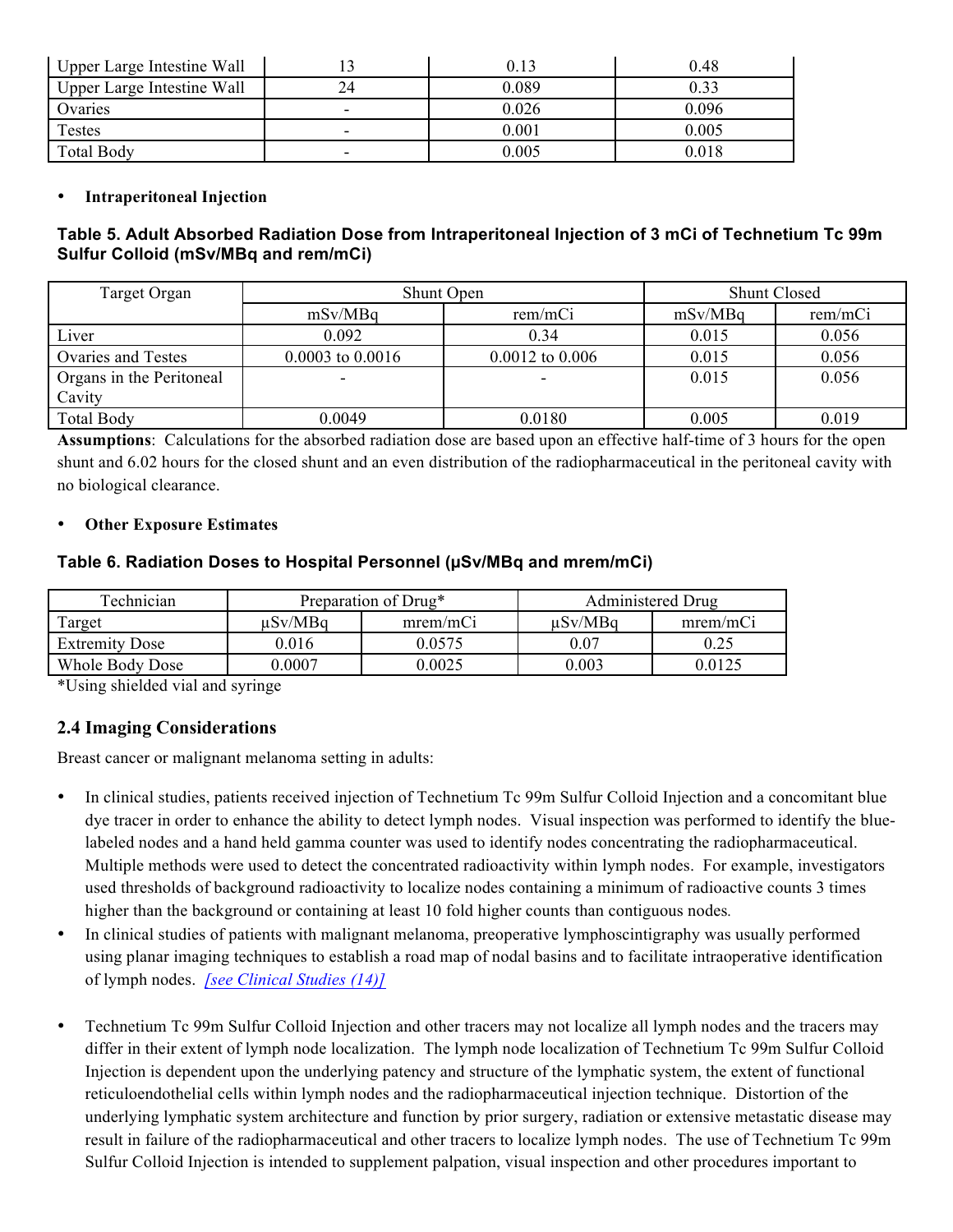Peritoneo-venous (LeVeen) shunt setting in adults: Following administration of Technetium Tc 99m Sulfur Colloid Injection into the peritoneal cavity, the radiopharmaceutical mixes with the peritoneal fluid. Clearance from the peritoneal cavity varies from insignificant, which may occur with complete shunt blockage, to very rapid clearance with subsequent transfer into the systemic circulation when the shunt is patent. Following transfer into the systemic circulation, the radiopharmaceutical concentrates within the liver (a target organ). Obtain serial images of both the shunt and liver. An adequate evaluation of the difference between total blockage of the shunt and partial blockage may not be feasible in all cases. Transperitoneal absorption of sulfur colloid into the systemic circulation may occur, but it occurs slowly. Therefore, the most definitive scintigraphic evaluation of shunt patency will generally be obtained if there is visualization of both the shunt itself and the liver and/or spleen within the first three hours post intraperitoneal injection of the radiopharmaceutical.

Imaging areas of functioning reticuloendothelial cells in liver, spleen or bone marrow: Altered biodistribution with lung and soft tissue uptake instead of reticuloendothelial system has been reported after intravenous injection. The size and physical-chemical properties of the sulfur colloid particles formed from the components of the kit may determine the biodistribution of the colloid and its uptake by the reticuloendothelial system. Diseases affecting the reticuloendothelial system may also alter the expected uptake pattern.

Gastroesophageal and pulmonary aspiration imaging studies: To facilitate the imaging of gastroesophageal reflux consider administering Sulfur Colloid by nasogastric tube.

# **3 DOSAGE FORMS AND STRENGTHS**

Kit for the Preparation of Technetium Tc 99m Sulfur Colloid Injection is supplied in a package that contains 5 kits. All components of a kit are sterile and non-pyrogenic. Each 10mL multi-dose Reaction Vial contains, in lyophilized form, 2 mg sodium thiosulfate anhydrous, 2.3 mg edetate disodium and 18.1 mg bovine gelatin; each Solution A vial contains 1.8 mL 0.148 N hydrochloric acid solution and each Solution B vial contains 1.8 mL aqueous solution of 24.6 mg/mL sodium biphosphate anhydrous and 7.9 mg/mL sodium hydroxide. Included in each 5-kit package are one package insert and 10 radiation labels.

## **4 CONTRAINDICATIONS**

None

## **5 WARNINGS AND PRECAUTIONS**

## **5.1 Anaphylactic Reactions**

Anaphylactic reactions with bronchospasm, hypotension, urticaria and rare fatalities have occurred following intravenously administered Technetium Tc 99m Sulfur Colloid Injection. Have emergency resuscitation equipment and personnel immediately available.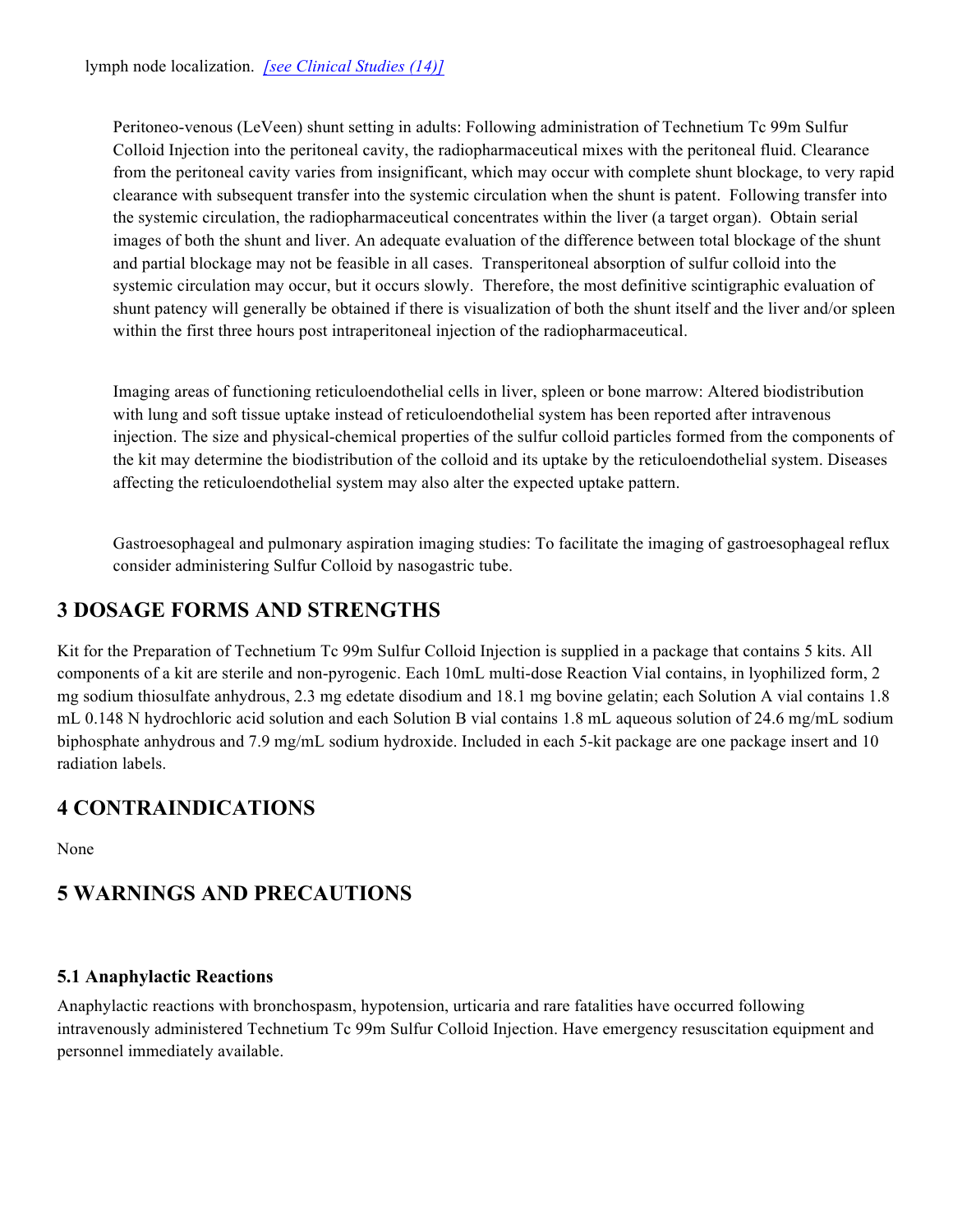## **5.2 Radiation Risks**

Radiation-emitting products, including Technetium Tc 99m Sulfur Colloid Injection, may increase the risk for cancer, especially in pediatric patients. Use the smallest dose necessary for imaging and ensure safe handling to protect the patient and health care worker. *[see Dosage and Administration (2.3)]*.

## **5.3 Altered Distribution, Accumulation of Tracer in the Lungs**

Technetium Tc 99m Sulfur Colloid Injection is physically unstable, and the particles will settle with time or with exposure to polyvalent cations. These larger particles are likely to be trapped by the pulmonary capillary bed following intravenous injection and result in non-uniform distribution of radioactivity. Agitate the vial adequately before administration of sulfur colloid to avoid particle aggregation and non-uniform distribution of radioactivity. Discard unused drug after 6 hours from the time of formulation. *[see Dosage and Administration (2.2)]*

# **6 ADVERSE REACTIONS**

The most frequently reported adverse reactions, across all categories of use and routes of administration, include rash, allergic reaction, urticaria, anaphylaxis/anaphylactic shock, and hypotension. Less frequently reported adverse reactions are fatal cardiopulmonary arrest, seizures, dyspnea, bronchospasm, abdominal pain, flushing, nausea, vomiting, itching, fever, chills, perspiration, numbness, and dizziness. Local injection site reactions, including burning, blanching, erythema, sclerosis, swelling, eschar, and scarring, have also been reported.

## **7 DRUG INTERACTIONS**

Specific drug-drug interactions have not been studied.

# **8 USE IN SPECIFIC POPULATIONS**

## **8.1 Pregnancy**

**Pregnancy Category C**: Technetium Tc 99m crosses the placenta. Among 14 infants born to pregnant patients exposed to Technetium Tc 99m Sulfur Colloid Injection for lymph node localization, no birth defects were reported following drug exposure. Animal reproduction studies have not been conducted with Technetium Tc 99m Sulfur Colloid Injection. Technetium Tc 99m Sulfur Colloid Injection should be given to a pregnant woman only if clearly needed. All radiopharmaceuticals, including Technetium Tc 99m Sulfur Colloid Injection, have a potential to cause fetal harm. The likelihood of fetal harm depends on the stage of fetal development and the magnitude of the radiopharmaceutical dose. Assess pregnancy status before administering Technetium Tc 99m Sulfur Colloid Injection to a female of reproductive potential.

## **8.3 Nursing Mothers**

Technetium Tc 99m is excreted in human milk during lactation. If nursing, patients should express and discard milk for a minimum of 6 hours after administration of Technetium Tc 99m Sulfur Colloid Injection. Following higher dose procedures [greater than 370 MBq (10 mCi)], patients should minimize close contact with infants for 6 hours after receiving a Technetium Tc 99m Sulfur Colloid Injection.

## **8.4 Pediatric Use**

The safety and efficacy of Technetium Tc 99m Sulfur Colloid kit in pediatric patients has been shown for the following indications: liver, spleen, and bone marrow imaging, and gastroesophageal and pulmonary aspiration studies.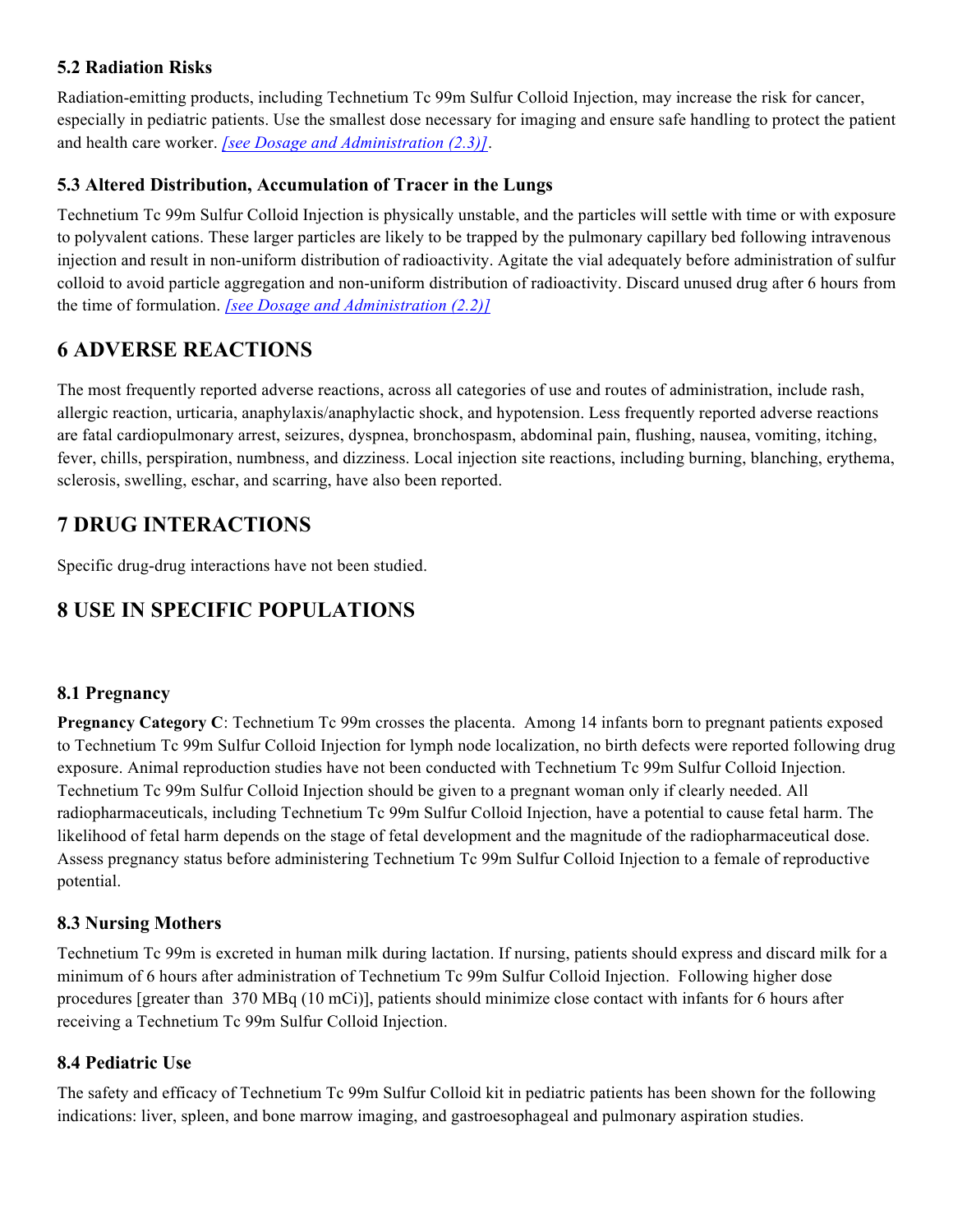## **8.5 Geriatric Use**

Clinical studies of Kit for the Preparation of Technetium Tc 99m Sulfur Colloid Injection did not include sufficient numbers of subjects aged 65 and over to determine whether they respond differently from younger subjects.

## **8.6 Females of Reproductive Potential**

In Females of reproductive potential, imaging procedures with Technetium Tc 99m Sulfur Colloid injection should be performed within ten days following the onset of menses or a pregnancy test should be performed within 48 hours of the procedure.

## **10 OVERDOSAGE**

The clinical consequences of overdosing with Technetium Tc 99m Sulfur Colloid Injection are not known.

## **11 DESCRIPTION**

Kit for the Preparation of Technetium Tc 99m Sulfur Colloid Injection contains a multi-dose Reaction Vial, a Solution A vial and a Solution B vial which contain the sterile non-pyrogenic, non-radioactive ingredients necessary to produce Technetium Tc 99m Sulfur Colloid Injection for diagnostic use by subcutaneous, intraperitoneal, or intravenous injection or by oral administration.

Each 10 mL multi-dose Reaction Vial contains, in lyophilized form 2 mg sodium thiosulfate anhydrous, 2.3 mg edetate disodium and 18.1 mg bovine gelatin; a Solution A vial contains 1.8 mL of 0.148 N hydrochloric acid solution and a Solution B vial contains 1.8 mL aqueous solution of 24.6 mg/mL sodium biphosphate anhydrous and 7.9 mg/mL sodium hydroxide.

When a solution of sterile and non-pyrogenic Sodium Pertechnetate Tc 99m Injection in isotonic saline is mixed with these components, following the instructions provided with the kit, Technetium Tc 99m Sulfur Colloid Injection is formed. The product is intended for subcutaneous, intraperitoneal, or intravenous injection or for oral administration. The precise structure of Technetium Tc 99m Sulfur Colloid Injection is not known at this time.

## **11.1 Physical Characteristics**

Technetium Tc 99m decays by isomeric transition with a physical half-life of 6.02 hours.<sup>4</sup> The principal photon that is useful for detection and imaging studies is listed in Table 7.

## **Table 7. Principal Radiation Emission Data4**

| <b>Radiation</b> | Mean Percent Per<br>Disintegration | Mean Energy (keV) |
|------------------|------------------------------------|-------------------|
| famma-2)         | 89.07                              | 40.               |

 $4$  Kocher DC: Radioactive decay data tables. DOE/TIC-11026: 108, 1981

## **11.2 External Radiation**

The specific gamma ray constant for Tc 99m is 0.78 R/millicurie-hr at 1cm. The first half-value layer is 0.017 cm of lead (Pb). A range of values for the relative attenuation of the radiation emitted by this radionuclide that results from interposition of various thicknesses of Pb is shown in Table 8. For example, the use of a 0.25 cm thickness of Pb will attenuate the radiation emitted by a factor of about 1,000.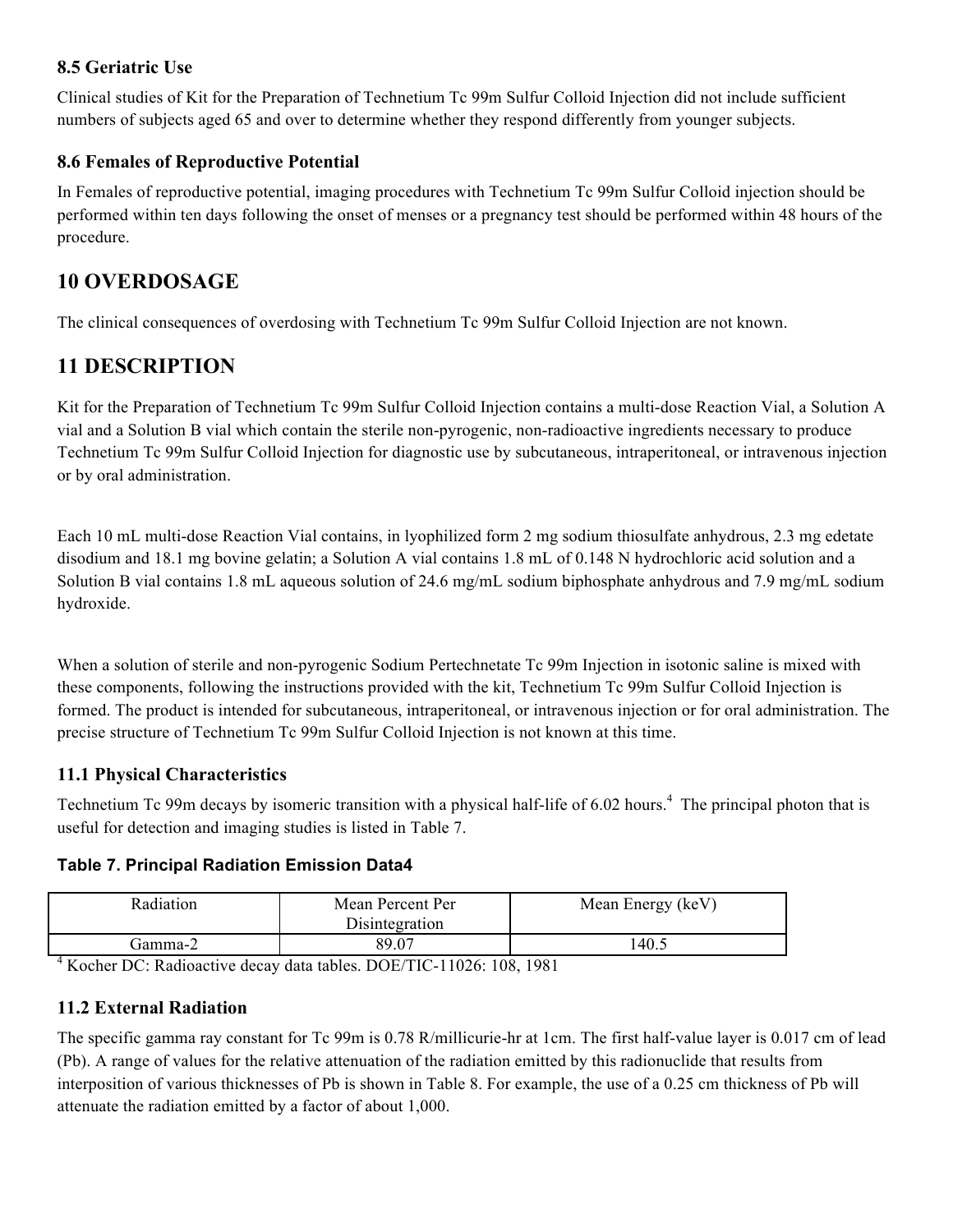### **Table 8. Radiation Attenuation by Lead Shielding**

| Shield Thickness (Pb) cm | Coefficient of Attenuation |
|--------------------------|----------------------------|
| 0.017                    |                            |
| 0.08                     |                            |
| 0.16                     |                            |
| 0.25                     |                            |
| n 22                     |                            |

To correct for physical decay of this radionuclide, the fractions that remain at selected intervals after the time of calibration are shown in Table 9.

### **Table 9. Physical Decay Chart: Tc 99m, half-life 6.02 hours**

| Hours | <b>Fraction Remaining</b> | Hours | <b>Fraction Remaining</b> |
|-------|---------------------------|-------|---------------------------|
| $0*$  | 1.000                     |       | 0.501                     |
|       | 0.891                     |       | 0.447                     |
|       | 0.794                     |       | 0.398                     |
|       | 0.708                     |       | 0.355                     |
|       | 0.631                     | O     | 0.316                     |
|       | 0.562                     |       | 0.282                     |
|       |                           |       | 0.251                     |

\*Calibration time

# **12 CLINICAL PHARMACOLOGY**

## **12.1 Mechanism of Action**

Technetium Tc 99m decays by isomeric transition, emitting a photon that can be detected for imaging purposes. *[see Description (11.1)]*

Following subcutaneous injection, Technetium Tc 99m Sulfur Colloid enters the lymphatic capillaries and is transported with lymph to lymph nodes. However, when there is massive nodal metastatic involvement, the normal transport to lymph nodes is lost because few normal cells remain in the node. *[see Dosage and Administration (2.4)]* 

Following intraperitoneal injection, Technetium Tc 99m Sulfur Colloid mixes with the peritoneal fluid; rate of clearance from the cavity allows assessment of the patency of the shunt. Clearance varies from insignificant, which may occur with complete shunt blockage, to very rapid clearance with subsequent transfer into the systemic circulation when the shunt is patent.

Following intravenous injection, Technetium Tc 99m Sulfur Colloid is taken up by the reticuloendothelial system (RES), allowing RES rich structures to be imaged.

With oral administration, Technetium Tc 99m Sulfur Colloid is not absorbed accounting for its function in esophageal transit studies, gastroesophageal reflux scintigraphy, and for the detection of pulmonary aspiration of gastric contents.

## **12.3 Pharmacokinetics**

Following intravenous administration, Technetium Tc 99m Sulfur Colloid Injection is rapidly cleared from the blood by the reticuloendothelial system with a nominal half-life of approximately 2 1/2 minutes. Uptake of the radioactive colloid by organs of the RES is dependent upon both their relative blood flow rates and the functional capacity of the phagocytic cells. In the average patient 80 to 90% of the injected collodial particles are phagocytized by the Kupffer cells of the liver, 5 to 10% by the spleen and the balance by the bone marrow.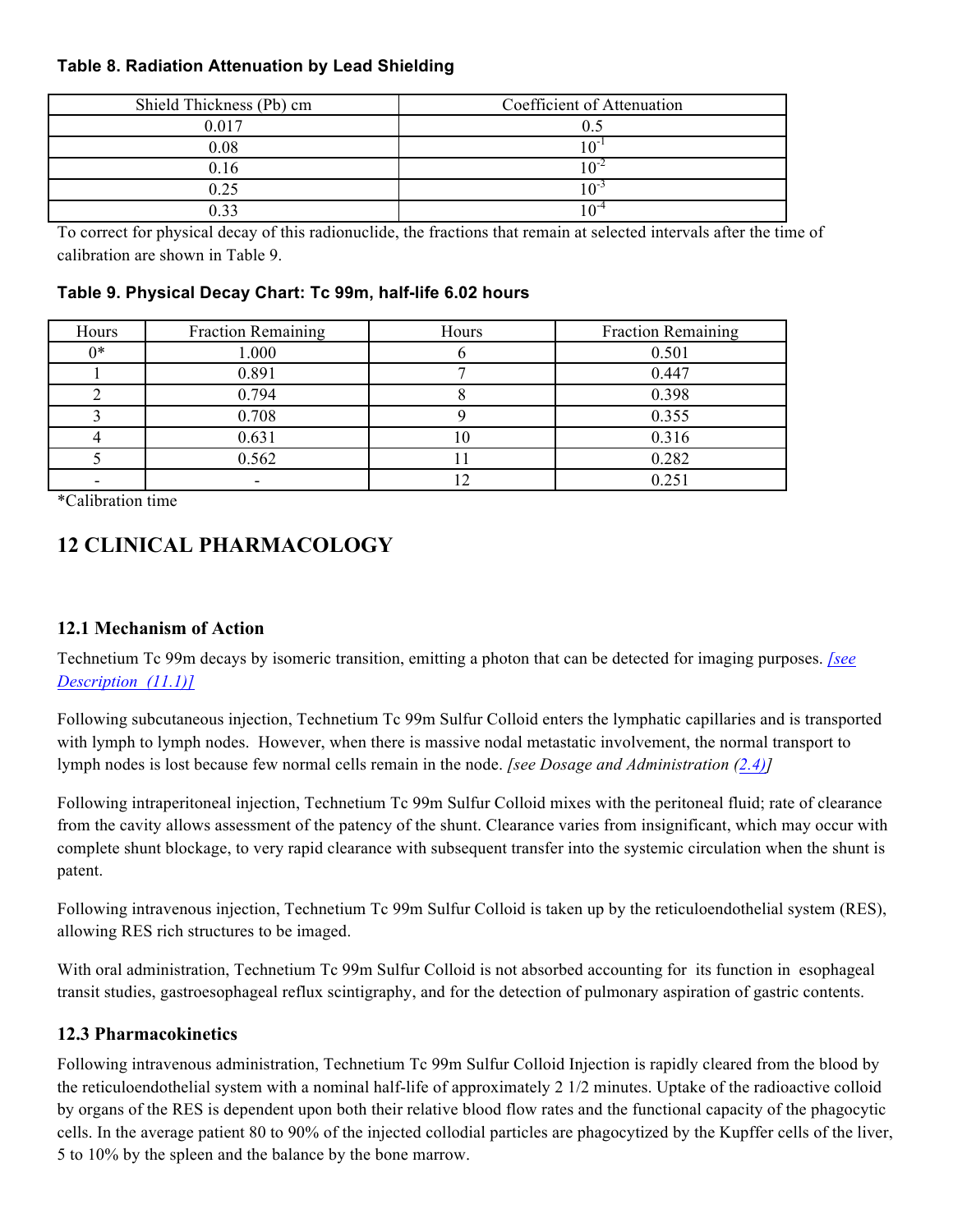Following oral ingestion, Technetium Tc 99m Sulfur Colloid is distributed primarily through the gastrointestinal tract with elimination primarily through the feces.

# **13 NONCLINICAL TOXICOLOGY**

### **13.1 Carcinogenesis, Mutagenesis, Impairment of Fertility**

Animal studies to evaluate the carcinogenicity, mutagenesis, or reproductive toxicity potentials of Technetium Tc 99m Sulfur Colloid have not been conducted.

## **14 CLINICAL STUDIES**

### **14.1 Tracer Localization to Lymph Nodes in Breast Cancer**

A systematic review of 43 publications examined procedures that used the injection of Technetium Tc 99m Sulfur Colloid Injection and a blue dye (tracers) to assist surgeons in the localization of lymph nodes among patients with a primary breast cancer lesion. From these publications, 15 studies were identified for inclusion within a meta-analysis, based upon the following criteria: prospective design, minimum number of 50 lymph node localization procedures, and paired outcome data available for both Technetium Tc 99m Sulfur Colloid Injection and blue dye. Within these studies, the number of procedures ranged from 62 to 6,197; in general one procedure involved a single patient but in some uncommon situations, one patient underwent more than one procedure. The patients received subcutaneous Technetium Tc 99m Sulfur Colloid Injection doses ranging between 0.1 and 2 mCi. The mean age of patients ranged from 52 to 60 years, and almost all were female. Lymph nodes that contained radioactivity were generally localized based upon increased counts, in comparison to a background threshold (e.g., nodes containing a minimum of radioactive counts 3 times higher than background or containing at least 10 fold higher counts than contiguous nodes). Radioactivity was measured using a handheld gamma counter.

Table 10 shows the tracer localization rates where the tracer localization rate (%) is defined as the percentage of procedures which had at least one lymph node containing the specific tracer. Random effect meta-analytic measures were used for estimating various rates of tracer localization by procedure along with the respective confidence intervals. The random effect meta-analytical methods take into account the sample size of each study as well as within and between study variability. In general, most procedures involved the resection of lymph nodes in which a tracer had localized to at least one node. However, in some procedures (estimated at approximately 3.4%) neither tracer was localized to a resected lymph node. The reports were insufficient to establish the basis for failed tracer localization. *[see Dosage and Administration (2.4)]* 

| Table . Tracer Localization by Procedure - Breast Cancer* |            |                      |             |          |                                    |                                  |  |  |  |  |  |
|-----------------------------------------------------------|------------|----------------------|-------------|----------|------------------------------------|----------------------------------|--|--|--|--|--|
| Number of                                                 |            | Number of BD Present | <b>SCI</b>  |          | Only BD Present   Only SCI Present | Neither                          |  |  |  |  |  |
| Clinical                                                  | Procedures | $\frac{(0)}{0}$      | Present     | $(\%)$   | $(\%)$                             | <b>SCI</b> nor <b>BD</b> Present |  |  |  |  |  |
| <b>Studies</b>                                            |            |                      | $(\%)$      |          |                                    | $\frac{1}{2}$                    |  |  |  |  |  |
|                                                           | 9,213      | 85.1                 | 94.1        | 3.8      | 12.1                               | 3.4                              |  |  |  |  |  |
| 95% Confidence Intervals**                                |            | 81.4, 88.2           | 96.0<br>914 | 2.8. 5.2 | 9.9.15.0                           | 2.1. 5.4                         |  |  |  |  |  |

BD = blue dye, SCI = Technetium Tc 99m Sulfur Colloid Injection

\* Percentage of procedures in which at least one lymph node contained the specific tracer; the percents do not add to 100% due to rounding.

\*\* 95% Confidence Intervals are based on meta-analysis and represent the spread in the individual estimates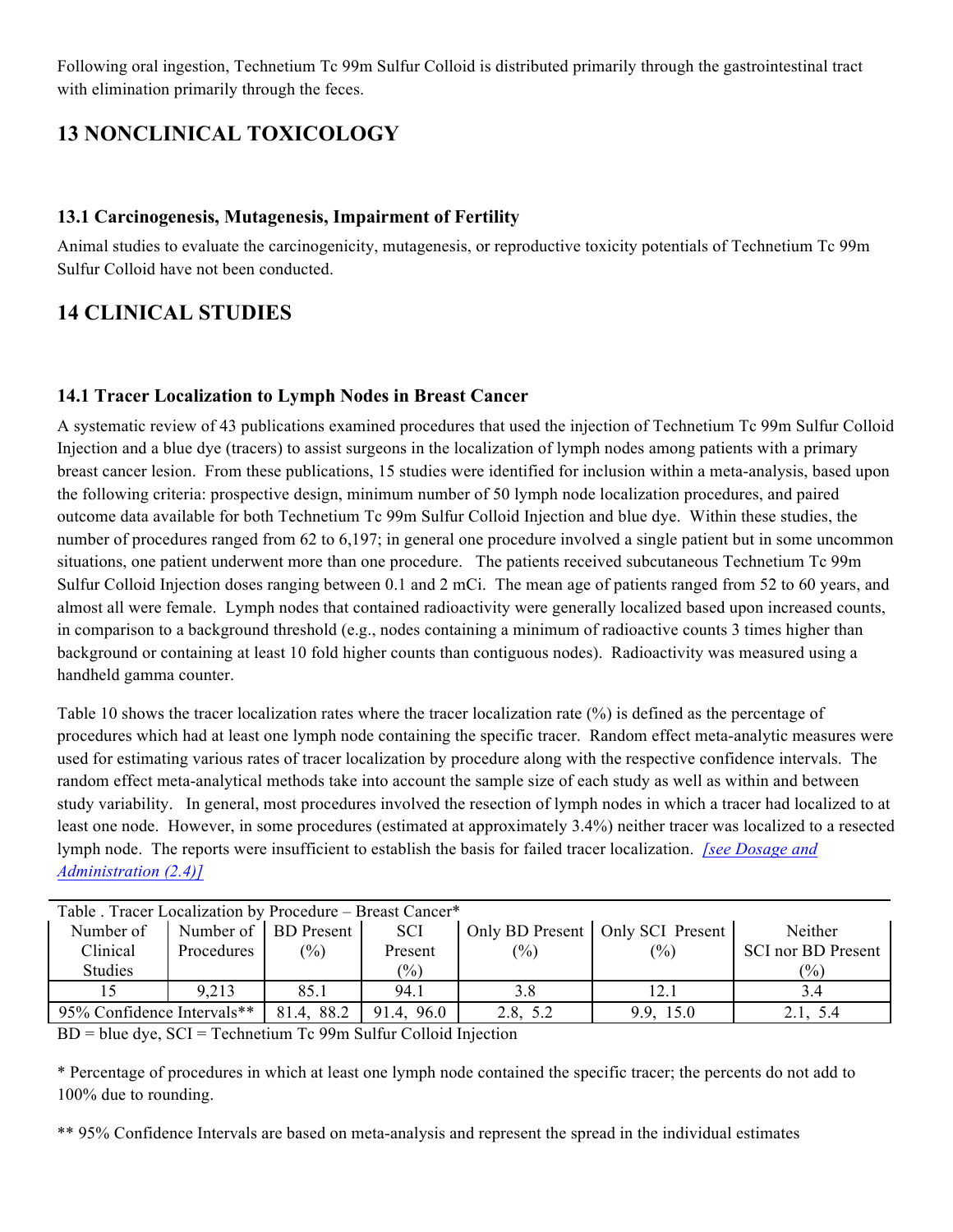In some of the publications, different methods of Technetium Tc 99m Sulfur Colloid Injection administration were compared: intradermal (ID), subareolar (SA) and intraparenchymal (IP) methods. Generally, more favorable results were seen using the ID and SA routes, with less favorable results reported when surgeons used the IP method.

## **14.2 Tracer Localization to Lymph Nodes in Malignant Melanoma**

A systematic review of eight publications examined the use of Technetium Tc 99m Sulfur Colloid and a blue dye (tracers) to assist surgeons in the localization of lymph nodes among patients with malignant melanoma. A meta-analysis was performed using data from the studies that reported the resected lymph node content of Technetium Tc 99m Sulfur Colloid Injection and blue dye. Four of the eight publications met this criterion and were included in the meta-analysis. Within these four studies, the number of reported patients ranged from 12 to 94. The patients received subcutaneous Technetium Tc 99m Sulfur Colloid Injection doses ranging between 0.25 to 2 mCi. The patients were aged 15 to 89 years and most (53 to 70%) were male.

Lymph nodes that contained radioactivity were generally localized based upon increased counts, in comparison to a background threshold (e.g., nodes containing a minimum of radioactive counts 3 times higher than background). Radioactivity was measured using a handheld gamma counter.

Table 11 shows the tracer localization rates where the tracer localization rate (%) is defined as the percentage of patients who had at least one lymph node containing the specific tracer. Random effect meta-analytic measures were used for estimating the various rates of tracer localization by patient along with the respective confidence intervals. The random effect meta-analytical methods take into account the sample size of each study as well as within and between study variability. In general, most patients had resected lymph nodes that contained at least one of the tracers. However, in some patients (estimated at approximately 1.6%) neither tracer was localized to a resected lymph node. The reports were insufficient to establish the basis for failed tracer localization. [see Dosage and Administration (2.4)]

| Table Tracer Localization by Patient – Malignant Melanoma* |          |                   |                    |          |           |            |  |  |  |  |
|------------------------------------------------------------|----------|-------------------|--------------------|----------|-----------|------------|--|--|--|--|
| Number                                                     | Number   | <b>BD</b> Present | <b>SCI</b> Present | Only BD  | Only SCI  | Neither    |  |  |  |  |
| of                                                         | of       | $(\%)$            | $(\%)$             | Present  | Present   | SCI nor BD |  |  |  |  |
| Clinical                                                   | Patients |                   |                    | $(\%)$   | $(\%)$    | Present    |  |  |  |  |
| Studies                                                    |          |                   |                    |          |           | $(\%)$     |  |  |  |  |
| 4                                                          | 249      | 83.6              | 96.4               | 3.2      | 15.5      | 1.6        |  |  |  |  |
| 95% Confidence                                             |          | 73.4, 90.4        | 92.0, 98.5         | 1.4, 6.9 | 9.6, 24.1 | 0.4, 6.5   |  |  |  |  |
| Intervals**                                                |          |                   |                    |          |           |            |  |  |  |  |

BD = blue dye, SCI = Technetium Tc 99m Sulfur Colloid Injection

\* Percentage of patients in which at least one lymph node contained the specific tracer; the percents do not add to 100% due to rounding.

\*\* 95% Confidence Intervals are based on meta-analysis and represent the spread in the individual estimates.

# **15 REFERENCES**

- 1. Bergqvist L, Strand S-E, Persson B, et al. Dosimetry in Lymphoscintigraphy of Tc 99m Antimony Sulfide Colloid, J Nucl Med., 23: 698-705, 1982.
- 2. Summary of Current Radiation Dose Estimates to Humans with Various Liver Conditions from 99m Tc-Sulfur Colloid, MIRD Dose Estimate Report No 3, J Nucl Med., 16: 108A - 108B, 1975
- 3. Henrichs et al. Estimation of age-dependent internal dose from radiopharmaceuticals, Phys. Med. Biol., 27: 775-784, 1982.
- 4. Kocher DC: Radioactive decay data tables. DOE/TIC-11026: 108, 1981.